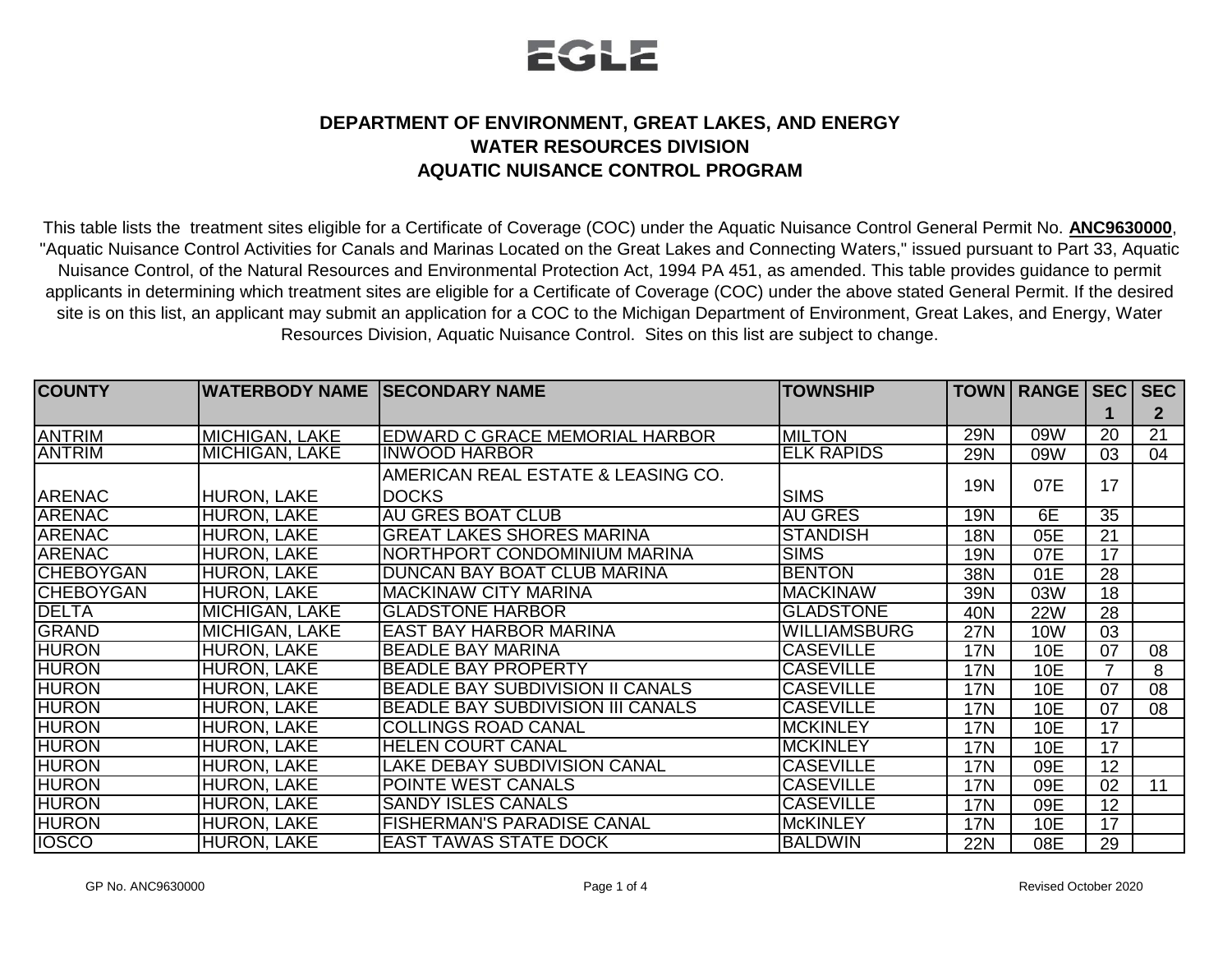| <b>COUNTY</b>   | <b>WATERBODY NAME SECONDARY NAME</b> |                                       | <b>TOWNSHIP</b>     |            | <b>TOWN   RANGE   SEC  </b> |                 | SEC            |
|-----------------|--------------------------------------|---------------------------------------|---------------------|------------|-----------------------------|-----------------|----------------|
|                 |                                      |                                       |                     |            |                             | 1               | 2 <sup>2</sup> |
| <b>IOSCO</b>    | <b>HURON, LAKE</b>                   | <b>TAWAS BAY CONDOMINIUM MARINA</b>   | <b>TAWAS CITY</b>   | <b>22N</b> | 07E                         | 36              |                |
| <b>IOSCO</b>    | <b>HURON, LAKE</b>                   | <b>TAWAS BAY YACHT CLUB</b>           | <b>BALDWIN</b>      | <b>22N</b> | 08E                         | 34              | 35             |
| <b>IOSCO</b>    | <b>HURON, LAKE</b>                   | SB, SLEEPY OAKS CAMP CANAL            | <b>LINWOOD</b>      | <b>19N</b> | 7E                          | $\overline{19}$ |                |
| <b>LEELANAU</b> | <b>MICHIGAN, LAKE</b>                | <b>HARBOR WEST YACHT CLUB</b>         | <b>ELMWOOD</b>      | <b>28N</b> | <b>11W</b>                  | 28              |                |
| <b>LEELANAU</b> | MICHIGAN, LAKE                       | <b>LELAND HARBOR</b>                  | <b>LELAND</b>       | 30N        | <b>12W</b>                  | 09              |                |
| <b>LEELANAU</b> | <b>MICHIGAN, LAKE</b>                | NORTHPORT MARINA                      | LEELENAU            | 31N        | <b>11W</b>                  | 03              |                |
| <b>LEELANAU</b> | <b>MICHIGAN, LAKE</b>                | <b>SUTTONS BAY MARINA</b>             | <b>SUTTONS BAY</b>  | 30N        | <b>11W</b>                  | 28              |                |
| <b>MACOMB</b>   | ST. CLAIR, LAKE                      | 400 ON THE LAKE MARINA                | <b>HARRISON</b>     | 02N        | 14E                         | 36              |                |
| <b>MACOMB</b>   | ST. CLAIR, LAKE                      | <b>ANCHOR BAY HARBOR CANAL</b>        | <b>CHESTERFIELD</b> | 03N        | 14E                         | 27              | 28             |
| <b>MACOMB</b>   | ST. CLAIR, LAKE                      | <b>AUVASE CREEK</b>                   | <b>CHESTERFIELD</b> | 03N        | 14E                         | 27              | 28             |
| <b>MACOMB</b>   | ST. CLAIR, LAKE                      | <b>AVON ON THE LAKE CANAL</b>         | <b>ST. CLAIR</b>    | 01N        | 13E                         | 23              |                |
| <b>MACOMB</b>   | ST. CLAIR, LAKE                      | BAYVIEW / LAKECREST CANAL             | ST. CLAIR, CITY OF  | 01N        | 13E                         | 23              |                |
| <b>MACOMB</b>   | ST. CLAIR, LAKE                      | <b>BAYVIEW / WILDWOOD CANAL</b>       | ST. CLAIR, CITY OF  | 01N        | 13E                         | $\overline{23}$ |                |
| <b>MACOMB</b>   | ST. CLAIR, LAKE                      | BEACH/E 10 MILE CANAL                 | <b>ST. CLAIR</b>    | 01N        | 13E                         | 23              |                |
| <b>MACOMB</b>   | ST. CLAIR, LAKE                      | <b>BELLE MAER MARINA</b>              | <b>HARRISON</b>     | 02N        | 14E                         | 10              |                |
| <b>MACOMB</b>   | ST. CLAIR, LAKE                      | <b>BELVIDERE CANAL</b>                | <b>HARRISON</b>     | 02N        | 14E                         | 15              |                |
| <b>MACOMB</b>   | ST. CLAIR, LAKE                      | <b>BENJAMIN - MAPLE CANAL</b>         | <b>ST. CLAIR</b>    | 01N        | 13E                         | $\overline{23}$ |                |
| <b>MACOMB</b>   | ST. CLAIR, LAKE                      | <b>BENJAMIN CANAL</b>                 | <b>ST. CLAIR</b>    | 01N        | 13E                         | $\overline{23}$ |                |
| <b>MACOMB</b>   | ST. CLAIR, LAKE                      | <b>BLOSSOM HEATH PARK MARINA</b>      | <b>HARRISON</b>     | 01N        | 13E                         | $\overline{26}$ |                |
| <b>MACOMB</b>   | ST. CLAIR, LAKE                      | <b>BLUE LAGOON MARINA</b>             | <b>HARRISON</b>     | 02N        | <b>14E</b>                  | $\overline{10}$ |                |
| <b>MACOMB</b>   | ST. CLAIR, LAKE                      | <b>EDGEWATER/PRIVATE SHORE CANALS</b> | <b>CHESTERFIELD</b> | 03N        | 14E                         | $\overline{32}$ |                |
| <b>MACOMB</b>   | ST. CLAIR, LAKE                      | EMERALD CITY BOAT CLUB MARINA         | <b>SAINT CLAIR</b>  | 01N        | 13E                         | $\overline{26}$ |                |
| <b>MACOMB</b>   | ST. CLAIR, LAKE                      | <b>GREAT LAKES YACHT CLUB</b>         | <b>ST. CLAIR</b>    | 01N        | 13E                         | $\overline{27}$ |                |
| <b>MACOMB</b>   | ST. CLAIR, LAKE                      | <b>HARBOR CLUB NORTH</b>              | <b>HARRISON</b>     | 02N        | 14E                         | $\overline{29}$ |                |
| <b>MACOMB</b>   | ST. CLAIR, LAKE                      | <b>HARBOR CLUB SOUTH</b>              | <b>HARRISON</b>     | 02N        | 14E                         | 30              |                |
| <b>MACOMB</b>   | ST. CLAIR, LAKE                      | <b>HARBOR DRIVE CANAL</b>             | <b>CHESTERFIELD</b> | 03N        | 14E                         | 27              | 28             |
| <b>MACOMB</b>   | ST. CLAIR, LAKE                      | <b>HARBOR PLACE MARINA</b>            | <b>ST. CLAIR</b>    | 01N        | 13E                         | 35              |                |
| <b>MACOMB</b>   | ST. CLAIR, LAKE                      | <b>HARBOUR POINTE MARINA</b>          | <b>HARRISON</b>     | 02N        | 14E                         | 31              |                |
| <b>MACOMB</b>   | ST. CLAIR, LAKE                      | <b>HIDDEN COVE MARINA</b>             | <b>HARRISON</b>     | 02N        | 14E                         | 31              |                |
| <b>MACOMB</b>   | ST. CLAIR, LAKE                      | <b>HURON POINTE CANALS</b>            | <b>HARRISON</b>     | 02N        | 14E                         | 22              | 27             |
| <b>MACOMB</b>   | ST. CLAIR, LAKE                      | <b>JEFFERSON BEACH MARINA</b>         | <b>HARRISON</b>     | 01N        | 13E                         | 26              |                |
| <b>MACOMB</b>   | ST. CLAIR, LAKE                      | LAC SAINTE CLAIRE PARK MARINA         | <b>HARRISON</b>     | 01N        | 13E                         | 23              |                |
| <b>MACOMB</b>   | ST. CLAIR, LAKE                      | LAKE CREST- RIO VISTA CANAL           | ST. CLAIR           | 01N        | 13E                         | 23              |                |
| <b>MACOMB</b>   | ST. CLAIR, LAKE                      | <b>LAKE FRONT MARINA</b>              | <b>ST. CLAIR</b>    | 01N        | 13E                         | 35              |                |
| <b>MACOMB</b>   | ST. CLAIR, LAKE                      | LANGE ISLAND CANAL                    | <b>ST. CLAIR</b>    | 01N        | 13E                         | 11              |                |
| <b>MACOMB</b>   | ST. CLAIR, LAKE                      | LIBERTY-CLAIRWOOD-DOREMUS CANALS      | ST. CLAIR           | 01N        | 13E                         | 35              |                |
| <b>MACOMB</b>   | ST. CLAIR, LAKE                      | <b>LOTTIVUE CANALS</b>                | <b>CHESTERFIELD</b> | 03N        | 14E                         | 23              | 26             |
| <b>MACOMB</b>   | ST. CLAIR, LAKE                      | <b>MACRAY HARBOR MARINA</b>           | <b>HARRISON</b>     | 02N        | 14E                         | 12              |                |
| <b>MACOMB</b>   | ST. CLAIR, LAKE                      | MALLAST CANALS                        | <b>HARRISON</b>     | 2N         | 14E                         | 21              |                |
| <b>MACOMB</b>   | ST. CLAIR, LAKE                      | MAPLE - BEACH CANAL                   | <b>ST. CLAIR</b>    | 01N        | 13E                         | 23              |                |
| <b>MACOMB</b>   | ST. CLAIR, LAKE                      | <b>MICHIGAN HARBOR MARINA</b>         | <b>HARRISON</b>     | 01N        | 13E                         | 26              |                |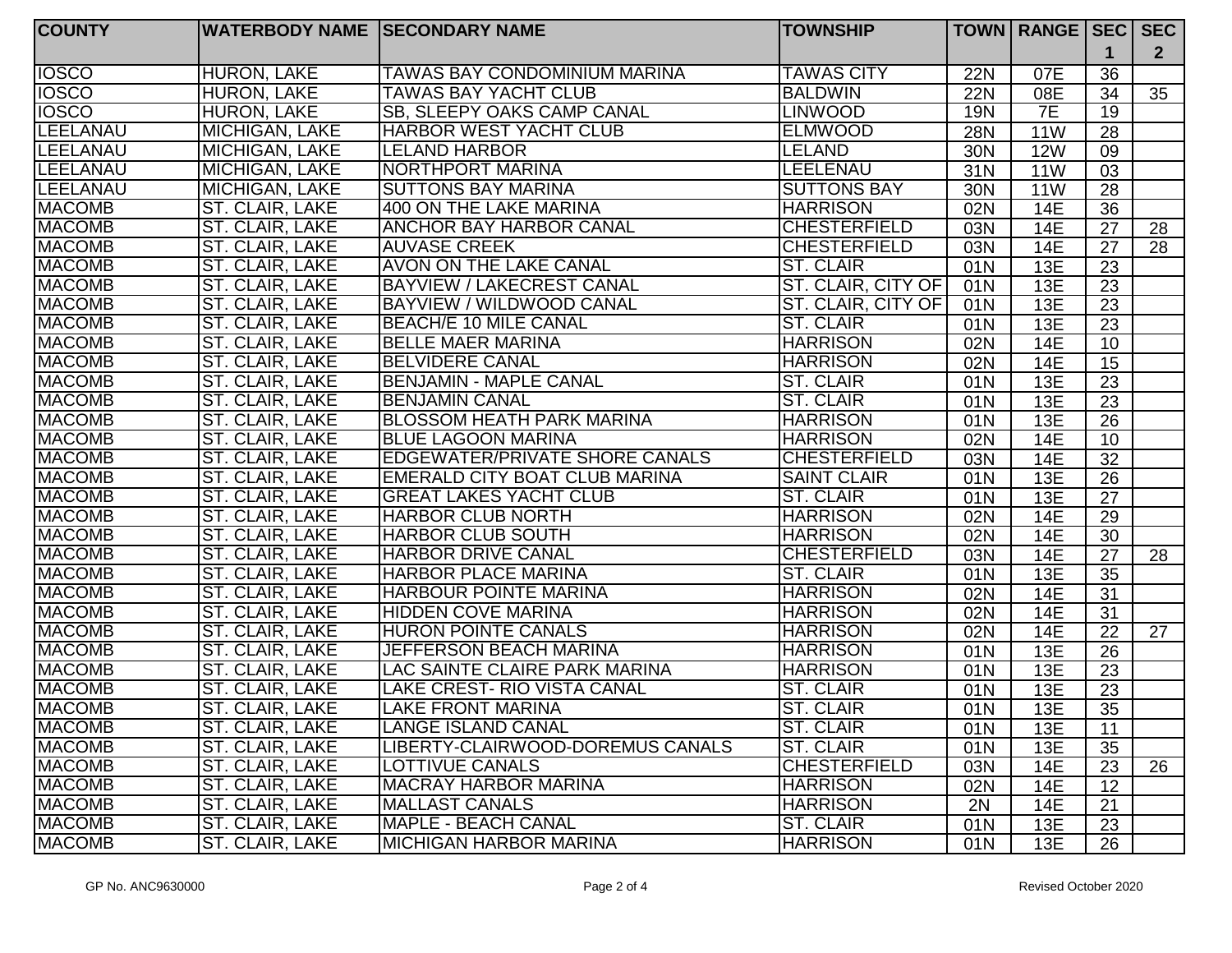| <b>COUNTY</b>       | <b>WATERBODY NAME SECONDARY NAME</b> |                                       | <b>TOWNSHIP</b>     |            | TOWN   RANGE   SEC   SEC |    |                |
|---------------------|--------------------------------------|---------------------------------------|---------------------|------------|--------------------------|----|----------------|
|                     |                                      |                                       |                     |            |                          |    | 2 <sup>1</sup> |
| <b>MACOMB</b>       | ST. CLAIR, LAKE                      | <b>MILLER MARINA</b>                  | <b>HARRISON</b>     | 01N        | 13E                      | 26 |                |
| <b>MACOMB</b>       | ST. CLAIR, LAKE                      | <b>POINTE ROSA CANALS</b>             | <b>HARRISON</b>     | 02N        | <b>14E</b>               | 21 |                |
| <b>MACOMB</b>       | ST. CLAIR, LAKE                      | <b>SEA WATCH DOCKOMINIUMS</b>         | <b>WARREN</b>       | 01N        | 12E                      | 29 | 30             |
| <b>MACOMB</b>       | ST. CLAIR, LAKE                      | <b>ROSELANE CANAL</b>                 | <b>CHESTERFIELD</b> | 03N        | 14E                      | 29 |                |
| <b>MACOMB</b>       | ST. CLAIR, LAKE                      | <b>SELFRIDGE A.N.G. MARINAS</b>       | <b>HARRISON</b>     | 02N        | 14E                      | 05 |                |
| <b>MACOMB</b>       | ST. CLAIR, LAKE                      | <b>SHORE CLUB MARINA</b>              | <b>ST. CLAIR</b>    | 01N        | 13E                      | 35 |                |
| <b>MACOMB</b>       | ST. CLAIR, LAKE                      | <b>SHOREWOOD CANAL</b>                | <b>ST. CLAIR</b>    | 01N        | 13E                      | 14 |                |
| <b>MACOMB</b>       | ST. CLAIR, LAKE                      | <b>SOUTH ARDMORE CANAL</b>            | <b>ST. CLAIR</b>    | 01N        | 13E                      | 23 |                |
| <b>MACOMB</b>       | ST. CLAIR, LAKE                      | <b>STATLER - BENJAMIN CANAL</b>       | <b>ST. CLAIR</b>    | 01N        | 13E                      | 23 |                |
| <b>MACOMB</b>       | ST. CLAIR, LAKE                      | <b>VENICE SHORES CANALS</b>           | <b>HARRISON</b>     | 02N        | 14E                      | 12 |                |
| <b>MACOMB</b>       | ST. CLAIR, LAKE                      | <b>LIGHTHOUSE COVE CANAL</b>          | <b>CHESTERFIELD</b> | 3N         | 14E                      | 23 |                |
| <b>MENOMINEE</b>    | MICHIGAN, LAKE                       | <b>IMENOMINEE MARINA</b>              | <b>MENOMINEE</b>    | 31N        | <b>27W</b>               | 08 |                |
| <b>MONROE</b>       | ERIE, LAKE                           | <b>LUNA PIER CANAL</b>                | <b>LUNA PIER</b>    | 08S        | 08E                      | 11 |                |
| <b>MONROE</b>       | ERIE, LAKE                           | <b>DEWEY LAGOON</b>                   | <b>FRENCHTOWN</b>   | 06S        | 10E                      | 29 | 32             |
| <b>PRESQUE ISLE</b> | HURON, LAKE                          | <b>ROGERS CITY MARINA</b>             | <b>ROGERS</b>       | 35N        | 05E                      | 15 |                |
| <b>SAINT CLAIR</b>  | <b>ST. CLAIR RIVER</b>               | <b>ALGONAC HARBOR CLUB MARINA</b>     | <b>CLAY</b>         | 02N        | 16E                      | 09 |                |
| <b>SAINT CLAIR</b>  | <b>ST. CLAIR RIVER</b>               | ANCHORAGE AT ALGONAC MARINA           | <b>CLAY</b>         | 02N        | 16E                      | 10 |                |
| <b>SAINT CLAIR</b>  | ST. CLAIR RIVER                      | <b>BAKER CANAL</b>                    | <b>CHINA</b>        | 04N        | <b>17E</b>               | 30 |                |
| <b>SAINT CLAIR</b>  | <b>ST. CLAIR RIVER</b>               | <b>COLONY DRIVE CANALS</b>            | <b>CLAY</b>         | 02N        | <b>15E</b>               | 01 | 02             |
| <b>SAINT CLAIR</b>  | <b>ST. CLAIR RIVER</b>               | <b>COLONY ISLE CANALS</b>             | <b>CLAY</b>         | 02N        | <b>15E</b>               | 01 | 02             |
| <b>SAINT CLAIR</b>  | <b>ST. CLAIR RIVER</b>               | <b>COLONY MARINE</b>                  | <b>CLAY</b>         | 02N        | 16E                      | 06 |                |
| <b>SAINT CLAIR</b>  | <b>ST. CLAIR RIVER</b>               | <b>KRAFT HAVEN CANALS</b>             | <b>EAST CHINA</b>   | 04N        | <b>17E</b>               | 30 |                |
| <b>SAINT CLAIR</b>  | <b>ST. CLAIR RIVER</b>               | <b>SASSY MARINA</b>                   | <b>CLAY</b>         | 02N        | <b>15E</b>               | 01 |                |
| <b>SAINT CLAIR</b>  | ST. CLAIR, LAKE                      | <b>ALEXANDRIA CANAL</b>               | <b>IRA</b>          | 03N        | <b>15E</b>               | 22 |                |
| <b>SAINT CLAIR</b>  | ST. CLAIR, LAKE                      | <b>ALEXANDRIA CANAL EAST</b>          | <b>IRA</b>          | 03N        | <b>15E</b>               | 22 |                |
| <b>SAINT CLAIR</b>  | ST. CLAIR, LAKE                      | <b>ANCHOR BAY DRIVE CANAL</b>         | <b>IRA</b>          | 03N        | <b>15E</b>               | 25 |                |
| <b>SAINT CLAIR</b>  | ST. CLAIR, LAKE                      | <b>BAYVIEW SHORES CANAL</b>           | <b>IRA</b>          | 03N        | <b>15E</b>               | 25 |                |
| <b>SAINT CLAIR</b>  | ST. CLAIR, LAKE                      | <b>BOUVIER BRIDGE MARINA</b>          | <b>IRA</b>          | 03N        | <b>15E</b>               | 24 |                |
| <b>SAINT CLAIR</b>  | ST. CLAIR, LAKE                      | <b>CLINTON RIVER BOAT CLUB MARINA</b> | <b>CLAY</b>         | 02N        | 16E                      | 32 | 33             |
| <b>SAINT CLAIR</b>  | ST. CLAIR, LAKE                      | <b>FARNSWORTH CANAL</b>               | <b>CLAY</b>         | 03N        | <b>15E</b>               | 25 |                |
| <b>SAINT CLAIR</b>  | ST. CLAIR, LAKE                      | <b>INGLEWOOD CANAL</b>                | <b>CLAY</b>         | 03N        | <b>15E</b>               | 25 |                |
| <b>SAINT CLAIR</b>  | ST. CLAIR, LAKE                      | <b>LAKE DRIVE CANAL</b>               | <b>CLAY</b>         | 03N        | 15E                      | 25 |                |
| <b>SAINT CLAIR</b>  | ST. CLAIR, LAKE                      | OLD CLUB NORTH AND SOUTH HARBORS      | <b>CLAY</b>         | 01N        | <b>15E</b>               | 4  |                |
| <b>SAINT CLAIR</b>  | ST. CLAIR, LAKE                      | <b>STARK CANAL</b>                    | <b>CLAY</b>         | 03N        | 15E                      | 25 |                |
| SANILAC             | HURON, LAKE                          | PORT SANILAC HARBOR MARINAS           | <b>SANILAC</b>      | <b>11N</b> | 16E                      | 02 |                |
| <b>TUSCOLA</b>      | HURON, LAKE                          | SUNSET BAY MARINA AND RV PARK         | <b>AKRON</b>        | <b>15N</b> | 08E                      | 30 |                |
| <b>WAYNE</b>        | <b>DETROIT RIVER</b>                 | <b>ERMA HENDERSON MARINA</b>          | DETROIT, CITY OF    | 02S        | 12E                      | 02 |                |
| <b>WAYNE</b>        | <b>DETROIT RIVER</b>                 | <b>GREGORY BOAT COMPANY MARINA</b>    | DETROIT, CITY OF    | 02S        | 12E                      | 1  |                |